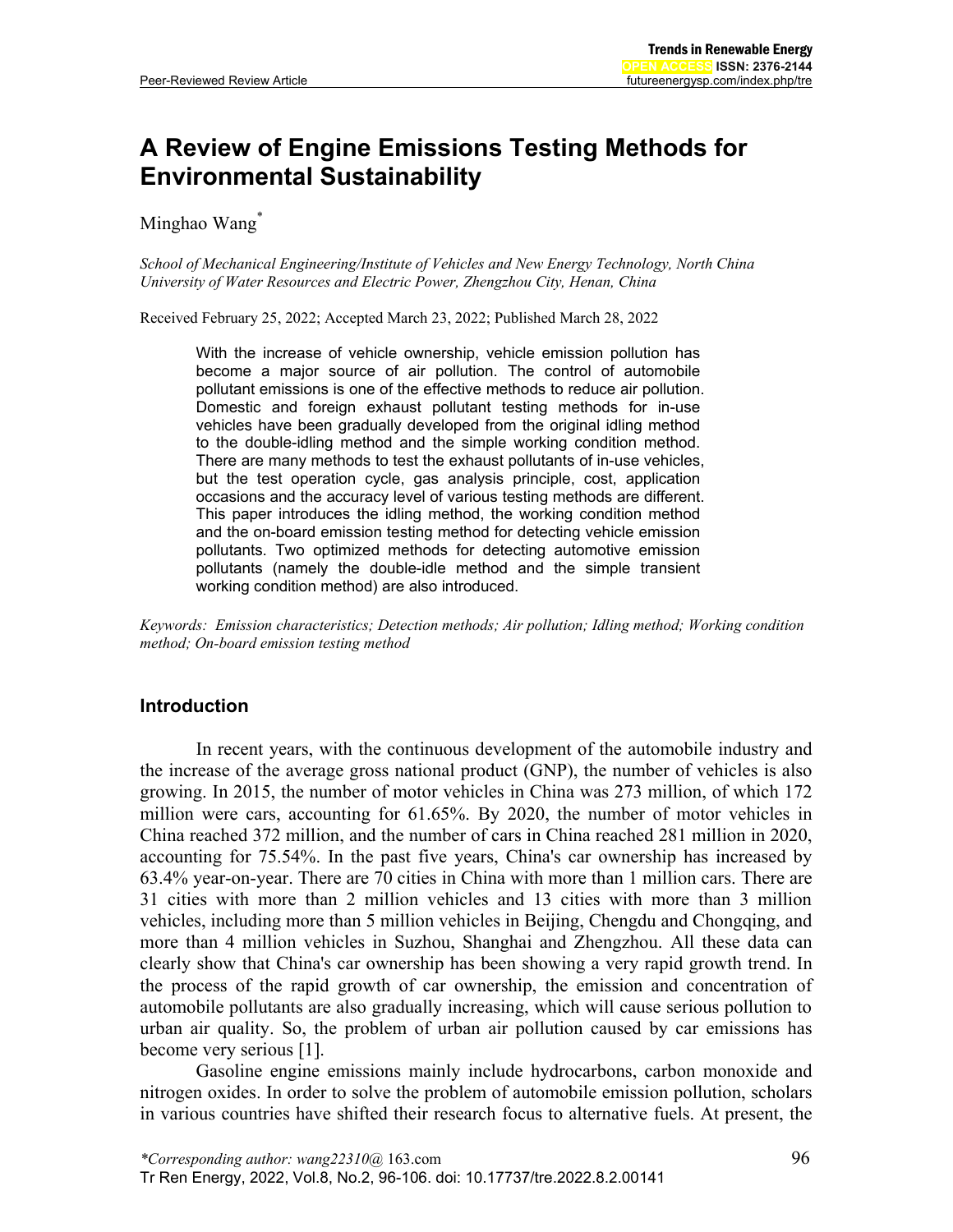main alternative fuels include methanol, ethanol, hydrogen, natural gas and dimethyl ether. It was found that the mass fraction of C atom in methanol and ethanol branches was small, which could reduce CO and soot emissions. Moreover, the high oxygen content in methanol and ethanol is more conducive to promoting the complete combustion of fuel, saving fuel, and greatly improving the exhaust emission performance, with the average reduction of CO and CH compounds by more than 30% **Error! Reference source not found.**, [\[3\].](#page-9-1) The high vaporization latent heat of methanol can reduce the combustion temperature, reduce the formation of  $NO<sub>x</sub>$  compounds, and improve the methanol ratio to obtain better combustion and reduce the formation of HC, CO and soot [\[4\].](#page-9-2) However, with the increase of methanol blending ratio,  $NO<sub>X</sub>$  emission also increases significantly [\[5\].](#page-9-3) Compared with gasoline, CO, HC and  $NO<sub>x</sub>$  emissions of ethanol-blended gasoline fuel are significantly reduced **Error! Reference source not found.**. However, with the increase of ethanol mixing ratio, NOx emission decreases, and CO and HC emissions increase [\[7\].](#page-9-4) This makes the engine emission test technology extremely important. A good test method can improve the accuracy of test results and provide a theoretical basis for the control of vehicle emissions.

China is the world's second largest economy. China's economic development has made great achievements in the past decade. At the same time, severe haze occurs frequently in the country, especially in areas with high economic growth. According to monitoring data from China's Ministry of Ecology and Environment, the number of haze days in 74 pilot cities with new air standards accounts for 25% to 50% of the year and is on the rise. Motor vehicle emission standard I was uniformly implemented nationwide in 2000, and motor gasoline standard I and diesel standard I were implemented in 2001 and 2003, respectively. Emission standards have been continuously improved since then. In 2019, the gasoline standard VI and diesel standard VI were implemented [\[8\].](#page-9-5) And good exhaust gas testing emission methods can reduce the error of engine emission test values and improve the rate of engine development and improvement.

Different emission testing methods have different emission limits. In order to truly and accurately screen and identify urban high-emission and high-polluting vehicles, the correlation between the emission limits of each testing method should continue to be studied to achieve effective control of motor vehicle emissions.

## **Emission Testing Methods**

The exhaust of an engine contains harmful gases, liquid particles and solid particulate components. The measurement of harmful gas components such as  $CO<sub>2</sub>$ , HC,  $NO<sub>X</sub>$ , SO, etc. in the exhaust gas is usually analyzed in engine testing as exhaust gas analysis, while the measurement of visible pollutants contained in the exhaust gas is called smoke measurement or exhaust visible pollutant measurement.

## Contaminant Detection Methods

The test methods for the emission of pollutants from automobiles are divided into two types of test methods, *i.e.,* the idling method and the working condition method.

## *Idle Speed Detection Method*

The idling method is a method of measuring exhaust pollutants from a vehicle at idling conditions, generally measuring only CO and HC, and using a portable emission

Tr Ren Energy, 2022, Vol.8, No.2, 96-106. doi: 10.17737/tre.2022.8.2.00141 97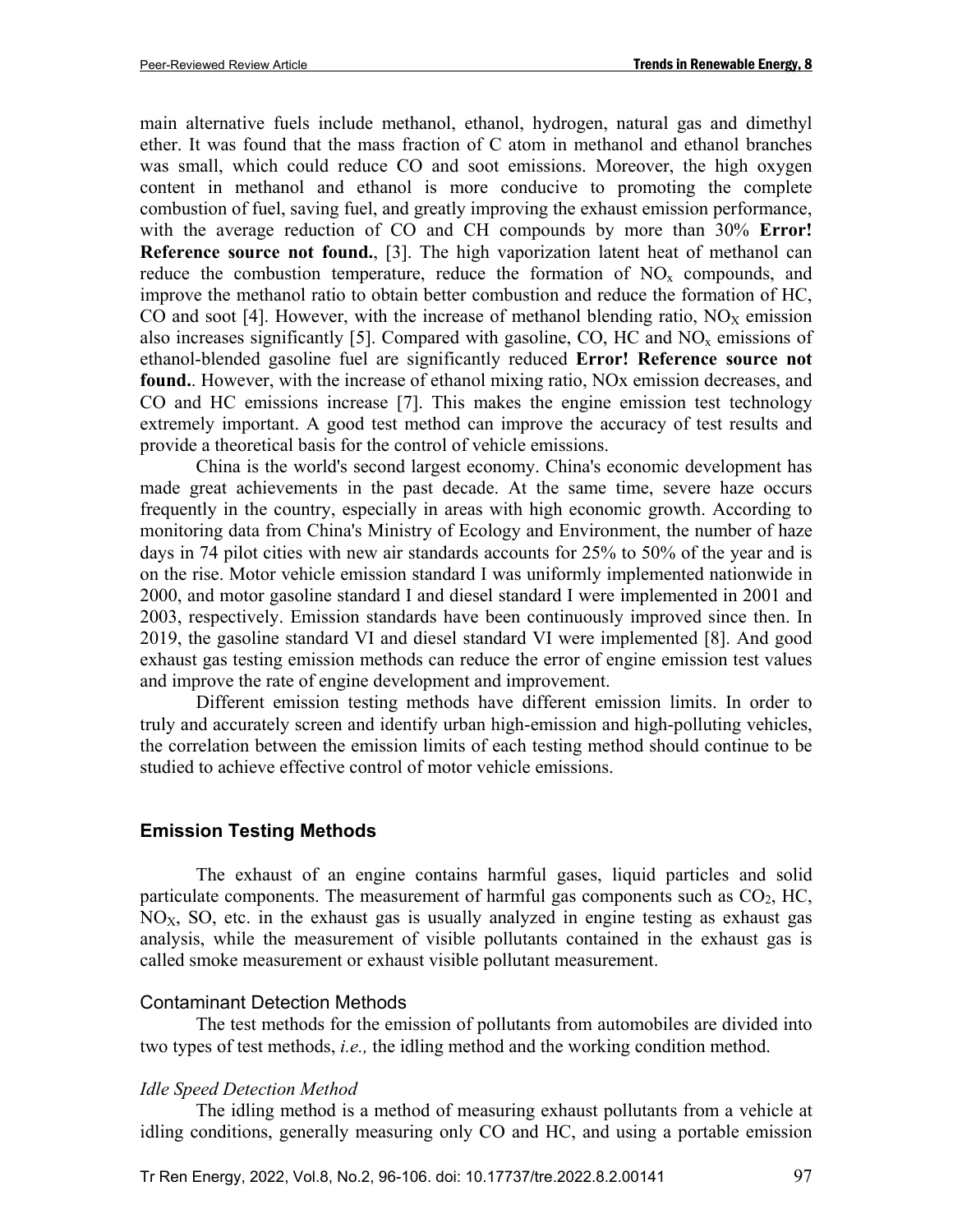analyzer as the measuring instrument. This method has the advantages of simplicity, cheap and portable measuring device, and short testing time. However, the disadvantage of the idling method is the lack of comprehensive representation of the measurement results. Idle speed method can be used as the environmental protection department of the in-use vehicle emissions testing, as well as a comprehensive automotive repair shop on the vehicle emissions performance and whether the engine is working properly for a simple evaluation method, can not be used as the engine factory emissions measurement standards. It cannot be used as an emission measurement standard for the engine [\[9\].](#page-9-6)

## *Working Condition Test Method*

The working condition method combines a number of common working conditions of a vehicle and the more polluting working conditions for pollutant emission measurement, with a view to evaluating the vehicle emission level comprehensively. At present, there are three major systems of emission regulations in the world, namely, the United States, Japan and the European system. Other countries basically develop their own emission regulations on the basis of the United States and European regulations.

Compared with the idling method, the working condition method can reflect the level of vehicle emissions more comprehensively, which is generally used for the certification of new vehicles and factory sample testing. But the price of its test equipment is often 100-200 times more than the portable emissions analyzer for the idling method. The main equipment used for vehicle emission pollutant testing by the working condition method includes an exhaust sampling system, chassis dynamometer, gas flow analyzer, automatic detection control system, and five gas analyzers. The actual test is carried out by first pre-testing the vehicle to verify the basic conditions of the vehicle and ensure that the vehicle is suitable for emission pollutant testing by the working condition method.

#### *Vehicle-borne Emission Testing Methods*

Vehicle exhaust testing using a Portable Emissions Measurement System (PEMS) is called Vehicle Emissions Testing. It is directly installed on the car driving on the road, effectively collects various parameters and pollutant emission conditions during the driving process of the vehicle, and clearly expresses the pollutant emission status in the driving process of the vehicle. High sensitivity, good vibration resistance and high sensitivity are the direct advantages of this detection method. This detection method is very widely used [\[10\].](#page-9-7)

The PEMS system can directly measure the exhaust gases of a vehicle, including CO, CO2, HC,  $NO<sub>X</sub>$ , and particulate matter, as well as the vehicle's driving recorder, location information and speed. The analyzer uses the specificity of the infrared wavelength electromagnetic energy of different gases to further detect pollution levels.

## Exhaust Gas Sampling Methods

#### *Direct Sampling Method*

The direct sampling method is to insert the sampling probe directly into the engine exhaust pipe which uses the sampling pump to take a certain amount of gas sample directly for feeding into the water separator. The water separator is generally composed of a condenser and a drainage device, which is used to condense and dehumidify the exhaust gas sample, and prevent the interference of the moisture in the exhaust gas sample to the exhaust gas analyzer. After the coarse filter and fine filter, the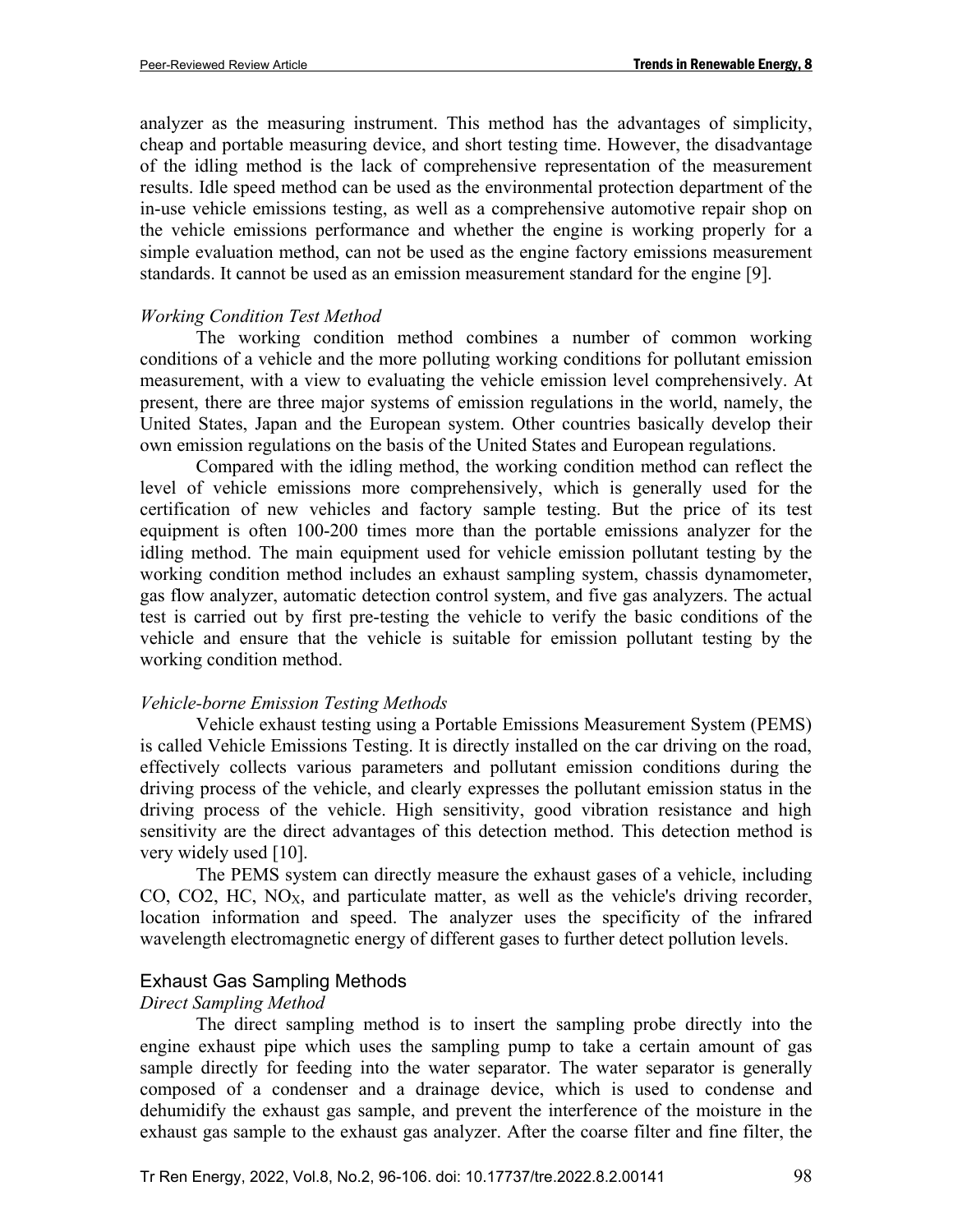dust, solid particle contaminants and liquid particle contaminants in the gas are filtered out. The exhaust gas needs to be dried. As shown in Figure 1, to prevent coalescence and adsorption of HC and other components in the sampling tube, the lower concentration specimen pipeline can be separated and the pipeline system can be heated to 140°C for measuring HC content in gasoline engine exhaust, and 180-200°C for diesel.

The direct sampling method is simple and easy to use, which can be flexibly applied to all operating conditions. It is suitable for continuous observation of changes in exhaust composition due to variable operating conditions. As a standard sampling method, the direct sampling method is widely used in bench tests and idle measurements of heavy vehicles.

However, the adsorption phenomenon in the sampling line of the direct sampling method can cause measurement errors. In order to remove water vapor from the sample gas, a condenser and other devices are required in the sampling system, but condensation tends to coagulate substances with high boiling points in the exhaust gas. Since the operating temperature of the condenser is different, the measured HC concentration will vary.



**Figure 1.** Direct sampling exhaust gas analyzer

# *Constant Volume Sampling Method*

The constant volume sampling method is also known as variable dilution sampling, and there are three common types of variable dilution sampling devices: constant volume samplers with positive displacement pump (PDP-CVS), constant volume samplers with critical flow venturi (CFV-CVS), and constant volume samplers with controlling stable flow by volume orifice (CFO-CVS). The CFV system is less affected by temperature and is relatively simple. However, changing the total flow requires replacing the Venturi tube, and the total flow of the system can only be changed in stages.

Emission regulations around the world now require sampling with a constant volume sampling (CVS) system. A typical exhaust gas analyzer measures the concentration of the component in the exhaust and then calculates the total emission of the component based on the exhaust flow. This needs to be achieved with the engine in steady state operation. In a non-steady state, the measured concentration curve and the exhaust flow curve can theoretically be integrated over time to calculate the total. However, in actual operation, this can lead to large errors due to the variation of exhaust pressure with operating conditions, differences in the dynamic response lag of the sampling system and the measuring instrument, and the fact that the mixture concentration curve of the sampled gas does not reproduce the temporal characteristics of the engine emissions [\[11\]](#page-9-8) .

So, the researchers used a method of measuring the average to solve the problem. The most intuitive way to do this is to collect all the exhaust gas from 1 standard test cycle into an air bag. Then, the concentration of each pollutant in the air bag is measured at the end of the test cycle and multiplied by the total amount of diluted exhaust that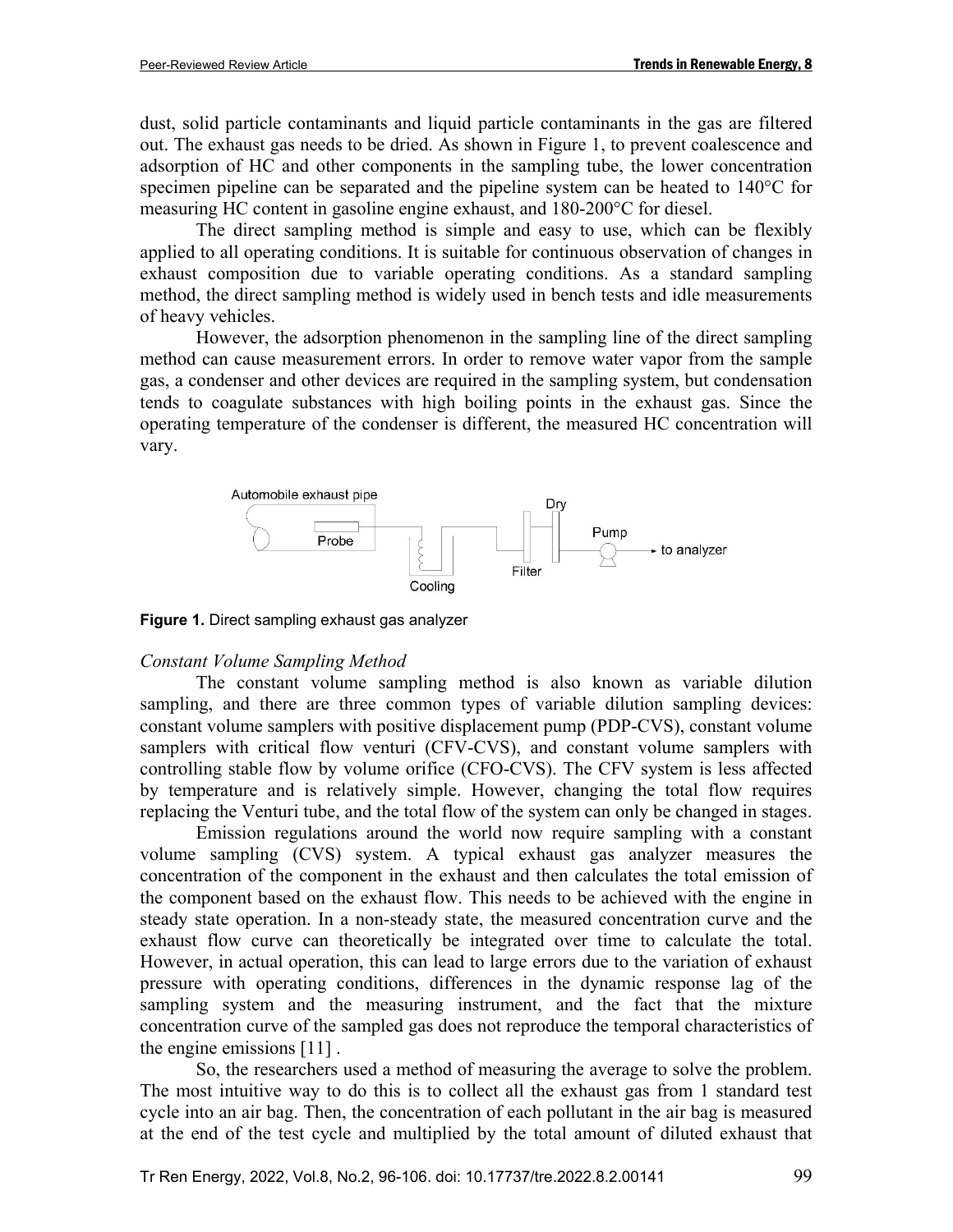flowed through the CVS system to get the total amount of each pollutant in the engine during the measurement.

The constant volume sampling method is a sampling method that approximates the actual state of vehicle exhaust diffusion into the atmosphere. After dilution with air, it is ensured that the density of the diluted gas remains constant at a constant temperature. A fixed volume flow of the sample gas is then sent to atmosphere by the action of a constant volume pump. There is a strict proportionality between the sample gas and the flow rate of the constant volume pump. The constant volume sampling method prevents water vapour condensation due to sufficient dilution to contain the interaction between the emission components. However, if the dilution is too strong, the concentration of pollutants in the diluted sample gas will be too low, causing problems such as insufficient sensitivity of the measurement analyzer.

The constant volume sampling method has two systems of CVS-1 and CVS-3. The CVS-1 uses only one type of sampling bag, while the CVS-3 sampling system uses three sampling bags, allowing for three separate samples for the cold start, stable operation, and hot start phases.

#### *Full Volume Sampling Methods*

The full volume sampling method involves collecting the entire exhaust from an engine exhaust test into a bag with sufficient volume for analysis [\[12\].](#page-9-9) This sampling method allows both the determination of the average concentration of exhaust pollutants and the calculation of emissions. From the time the sample gas is introduced into the bag to the final measurement, it is very likely that HC will be adsorbed in the bag, that reactive components of HC will react or polymerize with each other, and that  $NO<sub>x</sub>$  will be oxidized. In order to prevent the condensation of water vapor in the sample gas in the bag, the sample gas is cooled with 10-15°C water before entering the bag through a thermal interactor, so the HC with high boiling point is also easily condensed and dissolved in water and then released, causing certain errors.

## **Optimized Emission Gas Detection Methods**

#### Double Idle Method

The exhaust pollutant testing methods for in-use vehicles have been gradually developed from the original idling method to the double-idling method in China and abroad [\[\[13\].](#page-9-10) It is a method to measure the volume concentration of CO and HC in the exhaust of in-use vehicles under idling conditions and high idling conditions (*i.e.,* 50% of rated speed). It is proposed by the International Organization for Standardization in ISO3929 and generally accepted by all countries. In the emission regulations for in-use gasoline vehicles promulgated by the China State Ministry of Environmental Protection, the double-idling method is used as the basic measurement method, which is equivalent to the standard of the EU Regulation 92/55/EEC. The main pollutants measured by the dual-idle method are CO and HC, and China Standard GB8285-2005 requires the use of a Non-Dispersive Infrared (NDIR) analyzer for measuring pollutants by the dual-idle method. The main advantages of the dual idle measurement are that it has low requirements on test instruments, is easy to use, and has a certain recognition rate for high emission measurements [\[14\].](#page-10-0)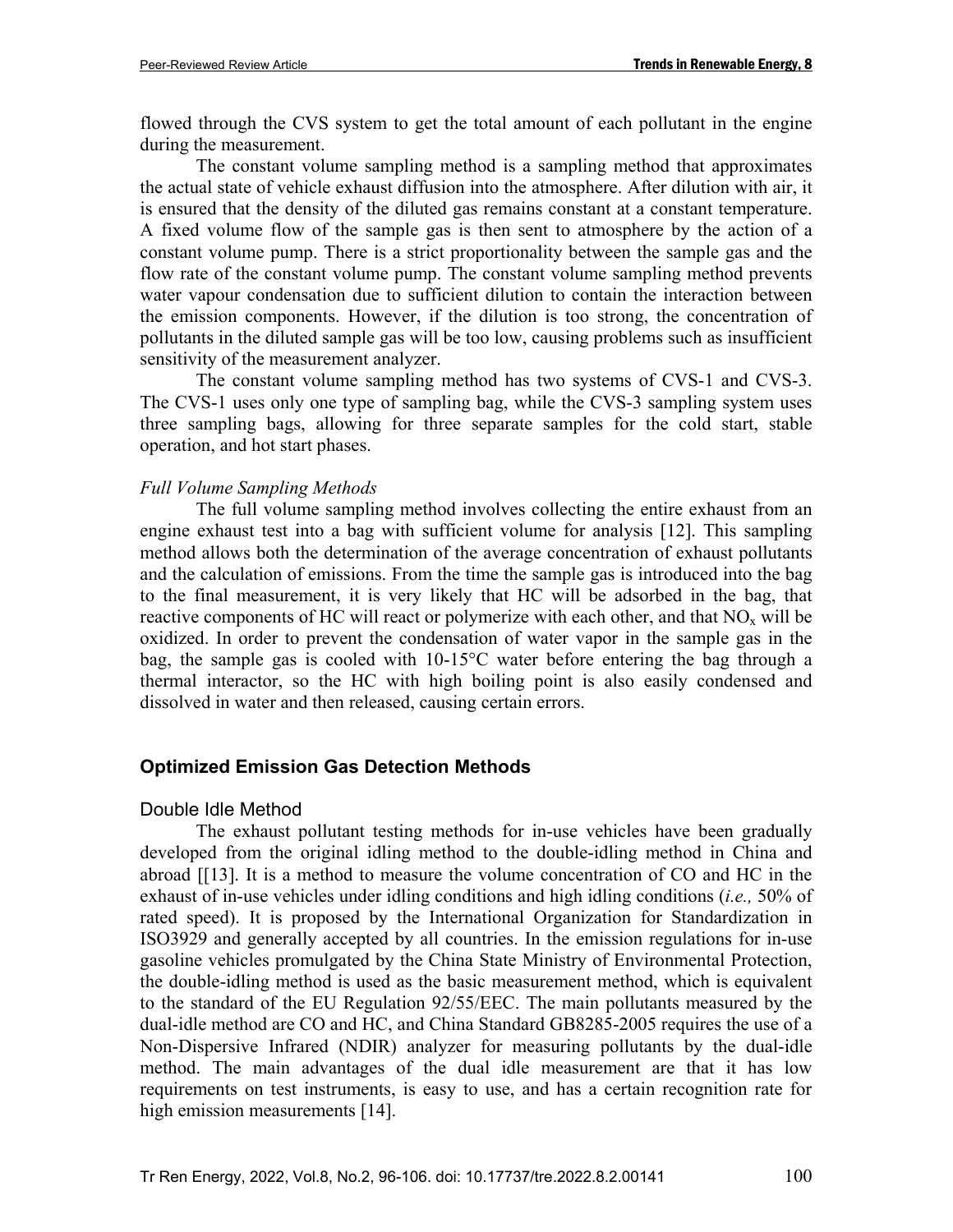Both the idling method and the double-idling method have the following problems in actual use: (1) The idling and double-idling methods will achieve good results in testing old, technologically outdated vehicles. However, when testing electronically controlled vehicles (such as vehicles equipped with three-way catalytic converters and oxygen sensors), the recognition rate of high pollution measurements is not high. This is because, when the efficiency of the three-way catalytic converters decreases, the idling conditions with relatively low speed of conversion efficiency may still be high, while the conversion efficiency drops sharply for medium and large loads at relatively high RPM. (2) The idle speed method and double idle speed method are not suitable for testing  $NO<sub>X</sub>$  emissions. The reason is that at idle speed or high idle speed,  $NO<sub>X</sub>$  emission is small and difficult to detect. (3) The idle speed method and double idle speed method only test the unrepresentative working condition of the car, which cannot reflect the actual working emission of the car. (4) The idle speed method and double idle speed method leave opportunities for carburetor cars to cheat. The owner can lower the mixture concentration by adjusting the carburetor idle speed screw and throttle screw before the test, deviating from the normal idle concentration mixture design state. After passing the test, in order to ensure the smooth start of the vehicle, the operation can be reversed to the original state. (5) The correlation between the idle speed method or double idle speed method and working condition method is poor, and the identification rate of high emission vehicles is relatively low.

## Simple Transient Service Method (VMAS)

In gasoline vehicle exhaust testing, both the simple transient condition method and the double idling method require the use of gas analyzers to analyze pollutant concentrations. The simple transient condition method uses five gas analyzers (HC, CO,  $CO<sub>2</sub>, O<sub>2</sub>, NO$ ), and the double idling method uses four gas analyzers (HC, CO, CO<sub>2</sub>, O<sub>2</sub>). The gas analyzer is an important piece of equipment for gasoline vehicle exhaust testing and has a direct impact on the accuracy of the test results, and its routine calibration/inspection is an effective means to ensure equipment compliance and result accuracy. The daily calibration/check is an effective means to ensure the compliance of the equipment and the accuracy of the results [\[15\].](#page-10-1)

The simple condition method is divided into simple steady state loading condition method and simple transient condition method. The steady state loading condition method mainly checks the HC,  $CO$ ,  $CO<sub>2</sub>$  and NO levels of gasoline vehicles while driving. If the emission concentrations of each pollutant are within the limits specified in the standard, the vehicle's test results can be considered as qualified. The transient condition method not only tests the above gases with the analyzer, but also takes into account  $O_2$ , and the test is done with the participation of a gas flow meter.

The VMAS sampling system for the simple transient condition method can be divided into two parts: One part extracts a small amount of raw emission gas and sends it to the five gas analyzer. The other part extracts the remaining vehicle exhaust after dilution by ambient air and sends it to the gas flow analyzer. After the gas flow analyzer is tested and converted to a standard state flow rate for the dilution flow rate, the original emission gas volume flow rate is calculated as follows.

$$
V_R = V_d \times \eta \tag{2.2.1}
$$

where:  $V_d$ -volumetric flow rate of diluted emission gas;  $\eta$ -dilution ratio, and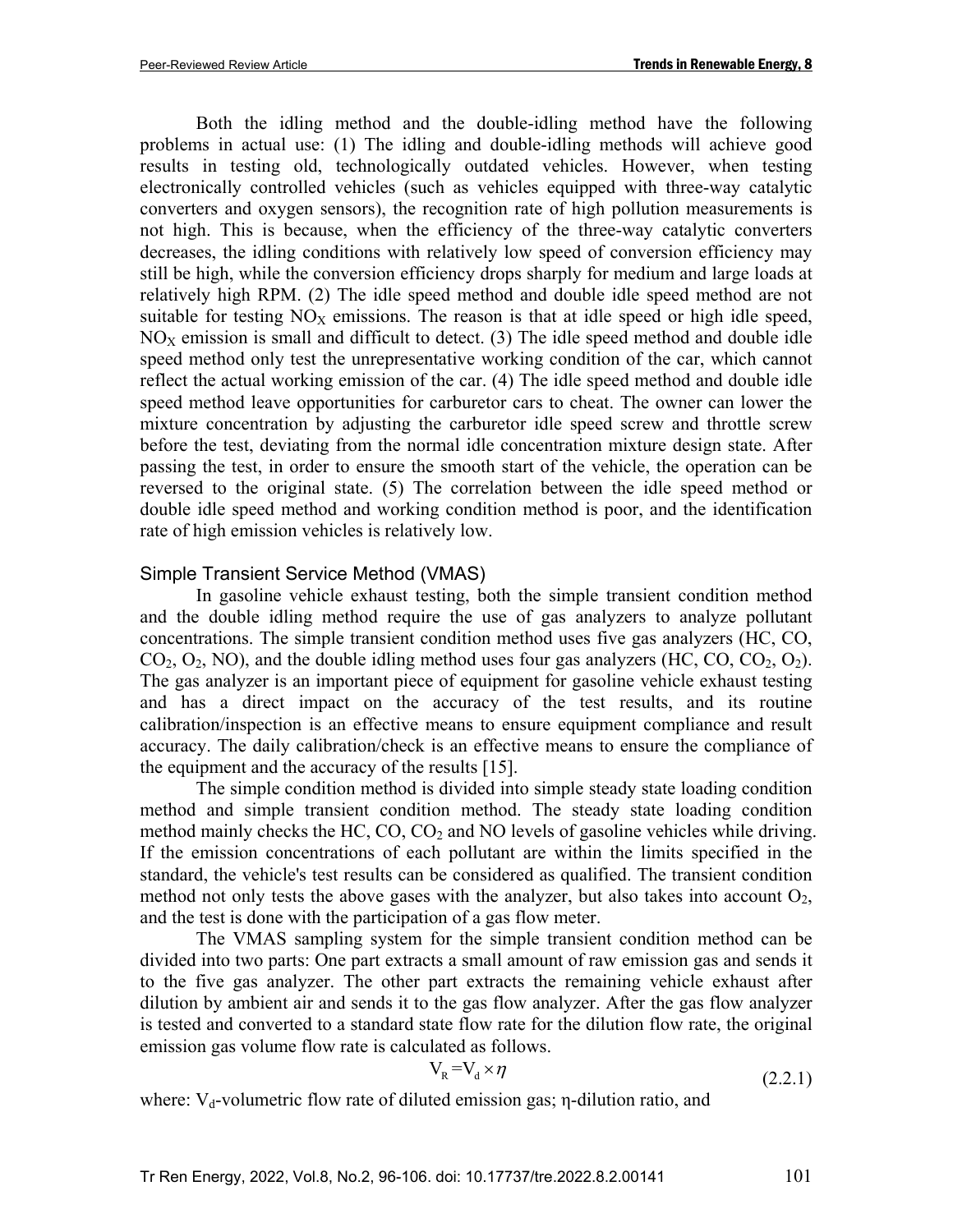$$
\eta = \frac{\mathcal{O}_a - \mathcal{O}_d}{\mathcal{O}_a - \mathcal{O}_r} \tag{2.2.2}
$$

where:  $O_a$ -oxygen content in the environment;  $O_d$ -diluted oxygen content;  $O_f$ -original oxygen content.

The system finally takes the emission gas concentration measured by the five-gas analyzer and the raw emission gas flow rate and runs it through the VMAS microprocessor to obtain the mass emission value of the pollutant per second, *i.e.,*

$$
m_n = C_m \times \rho_m \times V_r
$$
 (2.2.3)

where m<sub>n</sub>-mass of emission, g/s; C<sub>m</sub>-volumetric concentration of the n<sup>th</sup> substance (CO,  $CO_2$ ,  $O_2$ , HC, NO<sub>x</sub>) in the original exhaust;  $\rho_m$ -density of the n<sup>th</sup> substance in the original exhaust;  $V_r$ -volumetric flow rate of the original exhaust gas.

The system calculates the mass of each vehicle's exhaust pollutant on a secondby-second basis according to the above formula during the test, integrates it to obtain the mass of each emission during the entire test cycle, and divides it by the mileage of the test cycle to obtain the emission of each vehicle's exhaust pollutant (g/km).

The routine calibration/checking of the five gas analyzers can have an impact on the results of the simple transient service method [\[16\]](#page-10-2)[-\[18\].](#page-10-3) For example, the accuracy of the five-gas analyzer, the accuracy of the standard gas and the pressure of the standard gas will have an adverse effect on the results of the simple transient method. Taking the standard gas pressure as an example, the five-gas analyzers used in Guangzhou, China are mainly controlled at 0.02 MPa and 0.1 MPa, which control the gas flow into the gas chamber under the limited pressure in line with the equipment set requirements (general flow requirements for about 20  $mL/s$ ). If the incoming air pressure does not match the specified air pressure, the calibration/check result will be inaccurate. If the incoming gas pressure is too low, the device response time is too long and the measured value is low. When the incoming gas pressure is too high, some devices have high measured values and the gas consumption is high.

Both the double-idling method and the simple transient working condition method can be used to screen high-emission vehicles. Under the respective determination conditions, the pollutant emissions per unit driving mile of the exceeded vehicles are much higher than those of the attained vehicles, while the pollutant emissions per unit driving mile of the exceeded vehicles of the VMAS are about 1.5 times of those of the exceeded vehicles of the double-idling method. There are still some vehicles with smaller pollutant emissions per unit mile traveled in the double-idling method, and they are at the emission level of the attainment vehicles, which means that the vehicles screened by the simple transient method are really high-emission vehicles. The screening results are more accurate and reasonable, and the results are more obvious when applied to in-use motor vehicles [\[19\],](#page-10-4) [\[20\].](#page-10-5)

## Acceleration Simulation Mode (ASM)

In order to meet the emission control requirements for  $NO<sub>x</sub>$ , a loaded test method is required. The simplest loaded test method is the ASM (Acceleration Simulation Mode) steady-state method, which is a combination of two steady-state conditions, 5025 and 2540, developed by the Southwest Research Institute and Sierra Research Institute in California, USA, in 1988. China's emission standards propose the use of ASM as a simple working condition method for in-use vehicle exhaust testing, which includes ASM5025 and ASM2540 two typical equal-speed loaded operating conditions.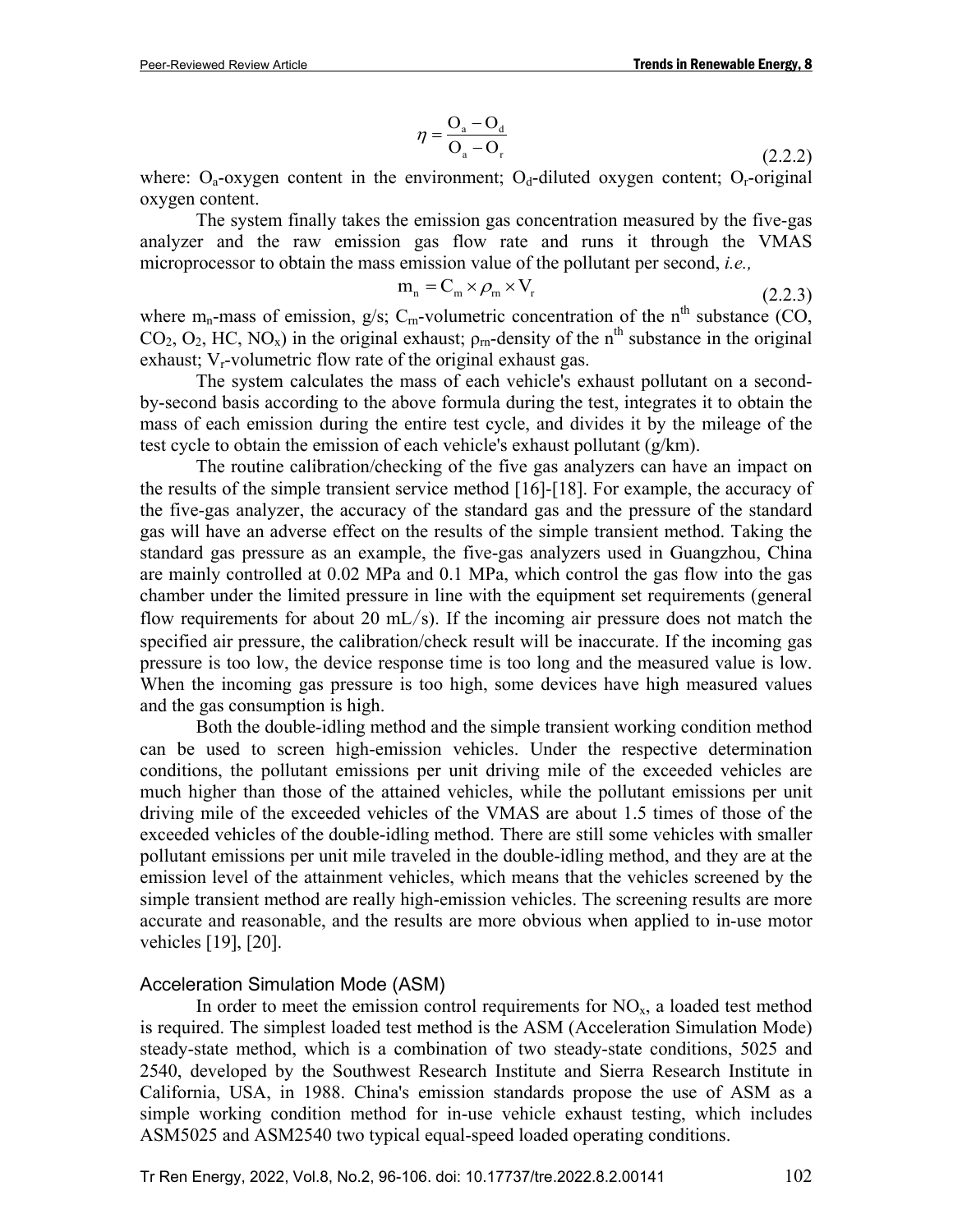(1) 50% of the output power at the ASM5025 operating test speed of 25 km/h and acceleration of 1.475 m/s<sup>2</sup> (the maximum acceleration in the FTP-75 cycle) is used as the loading power. For practical convenience, the standard provides for loading at the base mass of the test vehicle, when the loading power  $P5025$  = base mass of the vehicle/148. (2) 25% of the output power of the ASM2540 at a working test speed of 40 km/h and an acceleration of  $1.475 \text{ m/s}^2$  is used as the loading power. In practice, the vehicle is loaded at its base mass and the loading power  $P2540 =$  base mass of the vehicle/185.

ASM is a load test, which can measure and discriminate the  $NO<sub>x</sub>$  emission of vehicles, and is better than the idling method or double-idling method in identifying highemission vehicles. However, the test conditions of the ASM method are at only two vehicle speeds, which are still different from the emission conditions when the vehicle is actually driving. Even if the emissions under these two working conditions pass, it does not guarantee that the emissions under other working conditions also pass. Moreover, the proportion of acceleration and deceleration conditions with poorer emissions in the actual use of the vehicle is larger, so this method cannot determine the superiority or inferiority of emissions during acceleration and deceleration.

Another shortcoming of the ASM is that the method is based on pollutant emission concentrations rather than emission masses. A vehicle with a small engine displacement emits less mass and a vehicle with a larger displacement emits more mass. But it is possible that the emission concentrations are the same. The ASM is thus unfair to vehicles with different engine displacements.

## Transient Working Condition Method

#### *IM240 Transient Operating Conditions*

The IM240 test condition uses the two peaks of the first 0 to 333 seconds of the Federal Test Procedure (FTP) curve of the U.S. federal test protocol for new car type certification, which has been shortened to 240 seconds with modifications. The operating principle of the test equipment is the same as that required for the new vehicle test. The sampling device and analytical instrumentation are consistent with the new vehicle test. The sampling system is Constant Volume Sampling (CVS). The analytical instrumentation was a Non-Dispersive Infrared (NDIR) analyzer for CO, a Hydrogen Flame Ion Analyzer (FID) for HC, and a Chemiluminescence Analyzer (CLA) for  $NO<sub>x</sub>$ . The final test results are expressed in g/km.

The IM240 characteristic test results have good correlation with FTP results. The correlation factors for the three pollutants can reach: 91.8% for CO, 94.7% for HC, and 84.3% for  $NO<sub>x</sub>$ . At the same time, the dispersion of the IM240 test results for the three pollutants relative to the FTP results is small, so the misclassification rate of IM240 is low. IM240 is a highly technical test method, with expensive equipment, more complicated maintenance, longer testing time, and higher requirements for the testers.

## *IM195 Transient Operating Conditions*

The China State Ministry of Environmental Protection has proposed IM195 transient condition in the new in-use vehicle emission standard, which is exactly the same as the first cycle condition in the first stage of the new model type certification condition specified in China Standard GB18352.1-2001 "Emission Limits and Measurement Methods for Light Duty Vehicles (I)" with a cycle test time of 195s (hence named as IM195). It contains a total of 15 working conditions, such as idle speed, acceleration,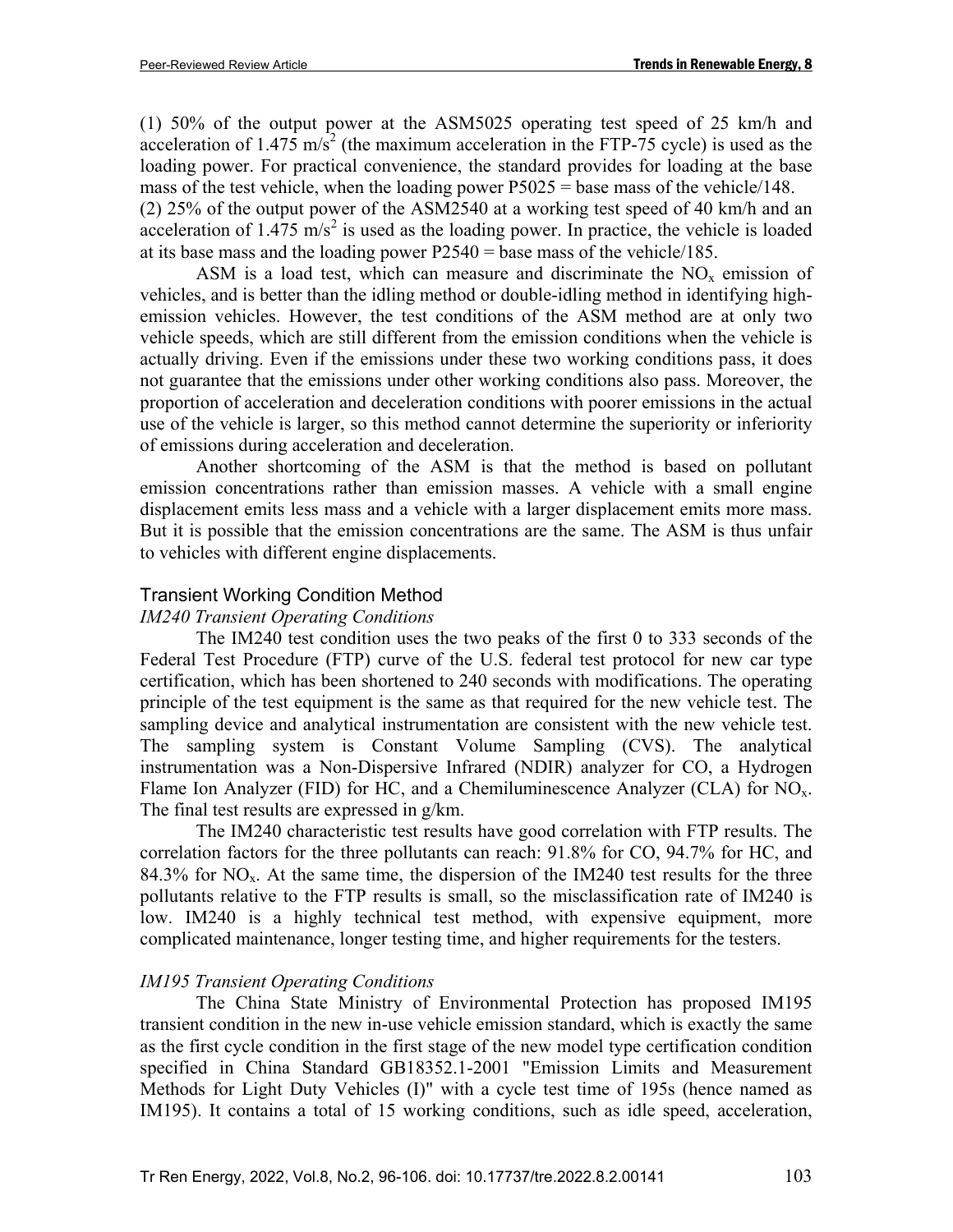deceleration, steady speed, etc., which comprehensively simulates the driving conditions of the vehicle on the road. The test condition curves are shown in Figure 2.

The profile lines in Figure 2 indicate the gear change. The solid line is the theoretical operating condition line, and the dashed line is the actual operating curve of the tested vehicle. Except for the test cycle, the transient conditions IM195 and IM240 use exactly the same gas analysis principles and exhaust gas sampling system.



**Figure 2.** Transient working condition method (IM195)

## **CONCLUSION**

A series of exhaust testing methods for in-use gasoline vehicles are briefly discussed, which includes the no-load idling method, the double-idling method, the loaded method with ASM steady-state operating conditions [\[21\]](#page-10-6) and VMAS simple transient condition method. Some cities in China (such as Shenyang, Fushun, Anshan, Qingdao, and Shenzhen) have implemented the load test methods for in-use gasoline vehicles, including ASM and IG195 test methods. The advantages and disadvantages of these different test methods can be summarized as follows.

(1) The idling and double-idling methods do not reflect the actual emissions of the vehicle being driven and are not suitable for use in heavily polluted cities.

(2) The investment of ASM method equipment is low, the technology is mature, and the equipment of ASM method can be upgraded to VMAS equipment. So, it is reasonable to apply ASM testing method at this stage.

(3) The investment of VMAS equipment is medium, and the correlation between the test accuracy and the working condition method is good. The accuracy rate is high, and the error rate is only 5% or less (with the accuracy rate of IM240 being 100%). With the increasingly strict emission regulations, this test method will be the inevitable trend in the development of China's in-use vehicle exhaust testing methods.

(4) At present, the exhaust testing method used in China is basically equivalent to the methods used in Europe and the United States. It is the direction of further research to carry out the research on the working conditions of the exhaust testing curve of in-use vehicles, which is suitable for the actual situation of vehicles and the requirements of environmental protection in China.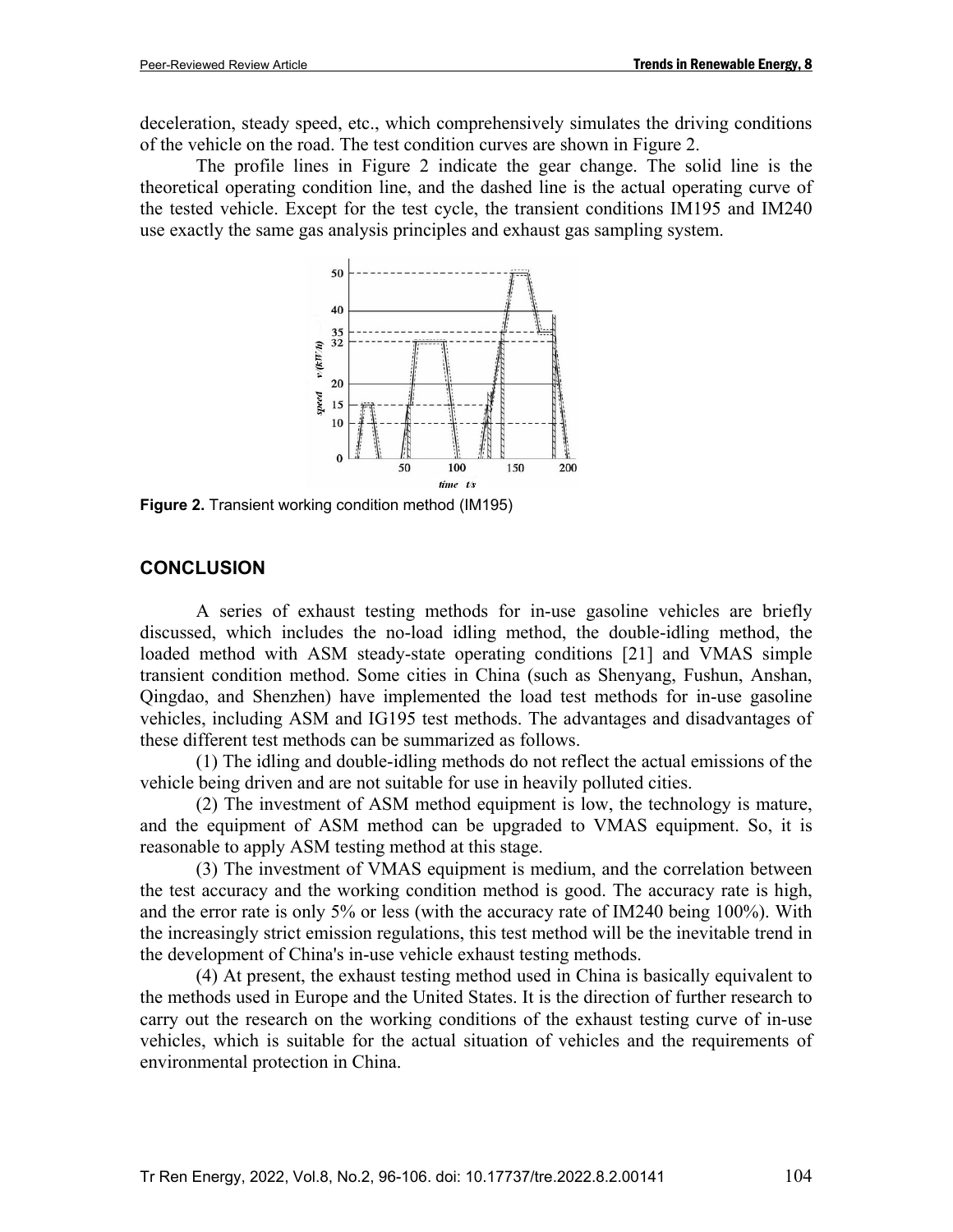# **CONFLICTS OF INTEREST**

The author declares that there is no conflict of interests regarding the publication of this paper.

# **REFERENCES**

- <span id="page-9-0"></span>[1] Wu, W. (2021). Analysis of the current situation of China's automobile emission control level and comprehensive countermeasures. *Internal Combustion Engine and Accessories,* 2021(5), 148-149. DOI: 10.19475/j.cnki.issn1674-957x.2021.05.069.
- [2] Mohammed, M. K., Balla, H. H., Al-Dulaimi, Z. M. H., Kareem, Z. S., and Al-Zuhairy, M. S. (2021). Effect of ethanol-gasoline blends on SI engine performance and emissions. *Case Studies in Thermal Engineering*, 25, 100891. DOI: 10.1016/j.csite.2021.100891
- <span id="page-9-1"></span>[3] Yang, Z., Ge, Y., Wang, X., and Liu, J. (2020). Effect of Ethanol Gasoline on Emission Characteristics of China Sixth Direct Injection Gasoline Vehicle. *China Environmental Science,* 40 (12), 5213-5220. DOI:10.19674/j.cnki.issn1000- 6923.2020.0575
- <span id="page-9-2"></span>[4] Zhou, D.Z., Yang, W.M., An, H., Li, J., and Shu, C. (2015). A numerical study on RCCI engine fueled by biodiesel/methanol. *Energy Conversion and Management,* 89, 798-807. DOI: 10.1016/j.enconman.2014.10.054
- <span id="page-9-3"></span>[5] Iliev, S. (2018). Comparison of Ethanol and Methanol Blending with Gasoline Using Engine Simulation. In (Ed.), *Biofuels - Challenges and oppor*tunities. IntechOpen. DOI: 10.5772/intechopen.81776
- [6] Pan, J., Cheng, B., Tao, J., Fan, B., Liu, Y., and Otchere, P. (2021). Experimental Investigation on the Effect of Blending Ethanol on Combustion Characteristic and Idle Performance in a Gasoline Rotary Engine. *Journal of Thermal Science*, 30(4), 1187-1198. DOI: 10.1007/s11630-021-1487-33
- <span id="page-9-4"></span>[7] Rakopoulos, D. C., Rakopoulos, C. D., Kakaras, E. C., and Giakoumis, E. G. (2008). Effects of ethanol–diesel fuel blends on the performance and exhaust emissions of heavy duty DI diesel engine. *Energy Conversion and Management*, 49(11), 3155- 3162. DOI:10.1016/j.enconman.2008.05.023
- <span id="page-9-5"></span>[8] Zhang, X. and Wang, Q. (2020). Study on the emission reduction effect of vehicle emission control policy in China. *China Population-Resources and Environment,* 30 (5), 98-109.
- <span id="page-9-6"></span>[9] Zhao, B. and Liu, X. (2017). Analysis of the detection method of automobile emission pollutants. *Automotive maintenance,* 2017(1), 4-8.
- <span id="page-9-7"></span>[10]Deng, Y. (2018). Detection methods for automotive emission pollutants. *Automotive Practical Technology,* 20, 58-60. DOI:10.16638/j.cnki.1671-7988.2018.20.020
- <span id="page-9-8"></span>[11]Wang, H.Y., Huang, C., Hu, Q.Y., Li, L., Chen, Y.H., and Xu, J. (2017). Emission correlation between simple transient operating condition method and constant volume full flow dilution sampling (CVS) method for light duty gasoline vehicles. *Environmental Science,* 38 (6), 2294-2300. DOI:10.13227/j.hjkx.201611139
- <span id="page-9-9"></span>[12]Wu, K.G and Cao, J.M. (2002). *Engine Testing Technology*, People's Traffic Press, Beijing.
- <span id="page-9-10"></span>[13]Wang, F. (2008). *Research on the testing methods and standards for exhaust pollutants of in-use gasoline vehicles*, Chang'an University, Thesis.